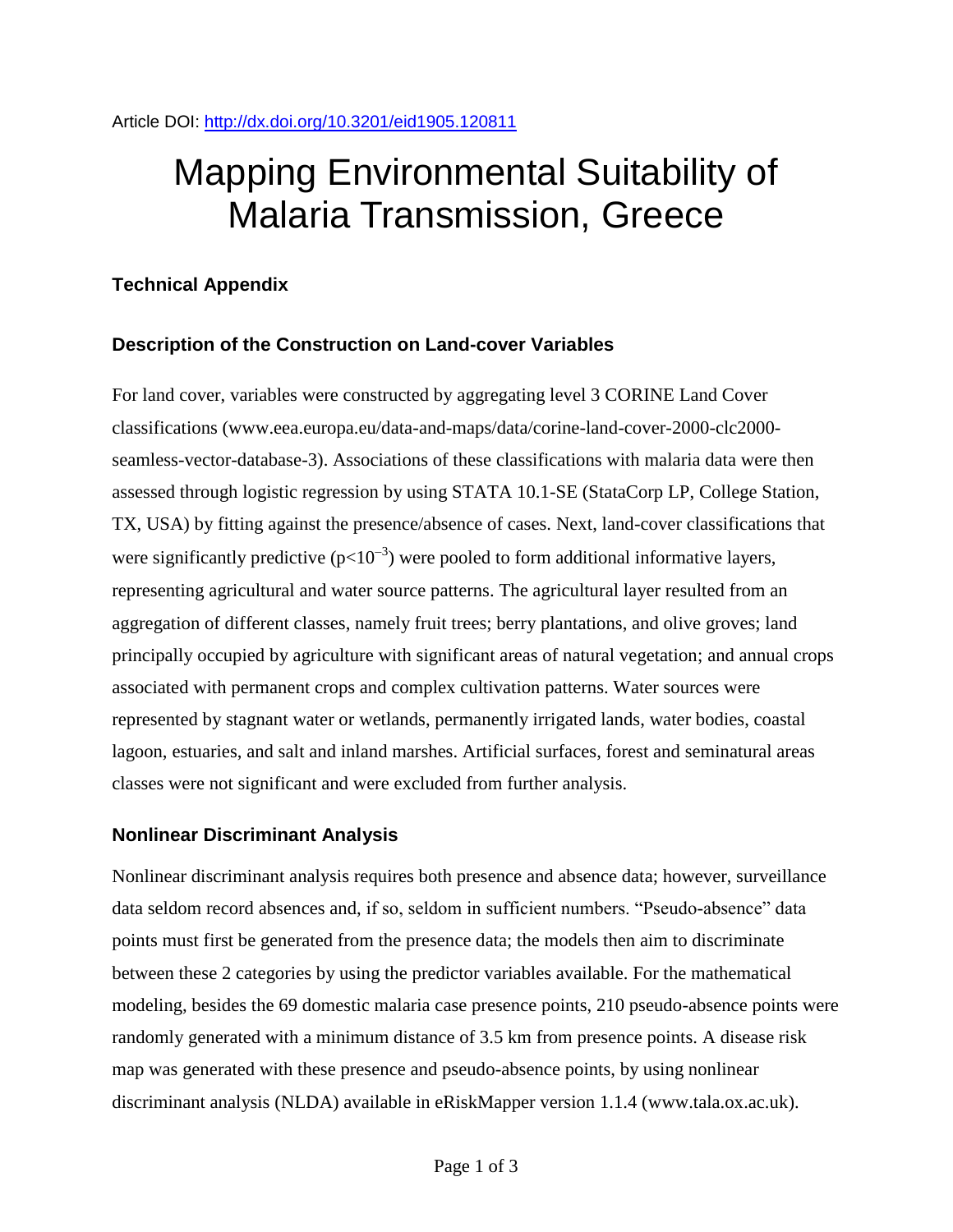Euclidean distance layers from the newly generated landscape classes (distance from agriculture, water sources, and sea coastline) were computed by using ARCGIS Desktop 10 (ESRI, Redlands, CA, USA) and subsequently inputted as additional predictors in NLDA. The NLDA was conducted with 100 bootstrap cycles with 20 replacements for pseudo-absence points in each cycle. To ensure the assumption of multivariate normality of each input variable distribution, clustering was done for absence points by using the best ranked parameters.

Due to the high number of islands in Greece that strongly affect the distribution of the variable "distance-from-coastline," a sensitivity analysis was performed with and without an islands mask. The pairwise correlation coefficient of a random sample of 20 000 points with a continental location between the 2 models was 0.84 ( $p<10^{-4}$ ).

## **Comparison of NLDA and Historical Maps**

A comparison between the NLDA and the historical risk maps is hampered by the fact that both maps are probably incomplete and should not be regarded as a gold standard. For a highresolution visualization, please see the 4 panels in the Technical Appendix Figure.